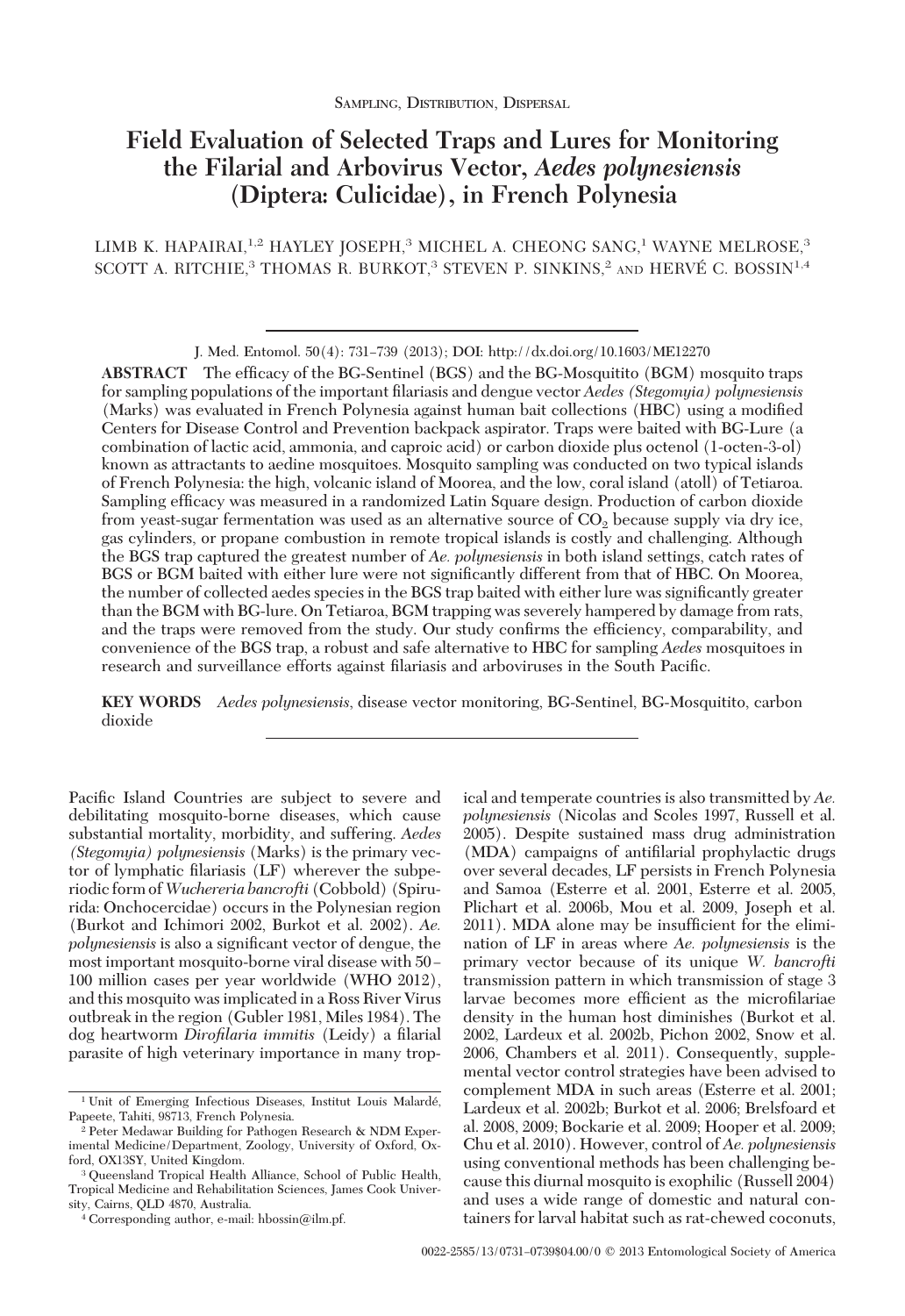leaf axils, tree holes, and crab burrows (Bonnet and Chapman 1958, Lardeux et al. 2002b). Multiple strategies have been tested for controlling*Ae. polynesiensis* (Lardeux et al. 1992, Burkot et al. 2002, Lardeux and Cheffort 2002, Lardeux et al. 2002a,b), with limited success (Burkot and Ichimori 2002, Lardeux et al. 2002a). Recently, novel vector control strategies have been investigated for the control of aedine mosquitoes including*Wolbachia*-mediated cytoplasmicincompatibility (CI) for suppression and elimination of *Ae. polynesiensis* populations by the release of sterilizing males (Sinkins 2004, Sinkins and Godfray 2004, Brelsfoard et al. 2008, Chambers et al. 2011, O'Connor et al. 2012), as well as population replacement using a disease refractory strain (Moreira et al. 2009, Walker et al. 2011).

The assessment of vector-borne disease transmission risk and the field evaluation of existing and novel vector control techniques relies strongly on the ability to estimate the size, density, distribution, and dispersal capacity of adult mosquito populations (Morrison et al. 2008). Moreover, diagnostic tools are required to assess the status of LF in countries that have transitioned to post-MDA surveillance phase or are still implementing preventive chemotherapy. The detection of microfilaria in human or vector populations is considered an important test, complementary to the monitoring of filarial antigenemia, to assess the efficiency of LF elimination programs (Ottesen 2006, Ramzy et al. 2006, Weil and Ramzy 2007). Polymerase chain reaction (PCR) assays have been developed (Rao et al. 2006) that are highly sensitive and specific for the detection of *Wb* DNA in human blood samples as well as in mosquito vectors (Williams et al. 2002, Plichart et al. 2006a, Boakye et al. 2007, Farid et al. 2007, Plichart et al. 2007). When parasite prevalence is low, large numbers of mosquitoes are required to detect any infections by xenomonitoring. Consequently, mosquito sampling methods must be sensitive in capturing mosquitoes at low densities and compatible with cost-effective implementation of multiple traps over extended geographic areas to ensure collecting sufficiently large numbers.

An effective method for sampling *Ae. polynesiensis* is therefore critical for ongoing surveillance, research, and control efforts against filariasis and arboviruses in the South Pacific. Although numerous methods to sample adult mosquitoes exist, most are unsuitable for *Ae. polynesiensis* because of their limited sensitivity for capturing adequate numbers of *Ae. polynesiensis* (Suzuki and Sone 1974, Samarawickrema et al. 1987, Samarawickrema et al. 1992, Lardeux et al. 1995, Russell et al. 2005). Among the collection techniques investigated for *Aedes* population sampling are the Fay-Prince trap, the carbon dioxide  $(CO<sub>2</sub>)$ -baited Centers for Disease Control and Prevention (CDC) light trap (Schmaedick et al. 2008), and the CDC Backpack aspirator (Williams et al. 2006) used to sample typical *Ae. aegypti* harborage sites both indoor and around houses. The BG-Sentinel (BGS) trap (BioGents GmbH, Regensburg, Germany) has shown potential for sampling adult *Ae. polynesiensis* populations in

American Samoa and French Polynesia (Schmaedick et al. 2008, Mercer et al. 2012a,b). Although the human landing collection method is variable in catch rates owing to differences in the human bait attractiveness, this method has been used for adult *Ae polynesiensis* sampling (Russell 2004, Russell et al. 2005). However, safety concerns related to the occupational risk of exposure to vector-borne diseases make human landing collections and human bait collections (HBC) undesirable for *Ae. polynesiensis* monitoring particularly in LF endemic areas or during periods of arbovirus transmission. Unlike human landing catch and HBC, which are inßuenced by the variable performance and attractiveness of operators and can be impractical in a variety of environments, urban and natural (Silver 2008), the BGS trap provides a standardized collection method. Collections with a CDC backpack aspirator of host-seeking mosquitoes attracted to an operator are comparable with human landing collections (Schoeler et al. 2004), but none of the previous studies described above have compared the sampling efficiency of the BGS against the HBC using the CDC backpack aspirator for collecting *Ae polynesiensis.*

The objective of this study was to evaluate the efficacy of two models of Biogents traps (BioGents GmbH, Regensburg, Germany) for monitoring populations of adult *Ae. polynesiensis* and *Aedes (Stegomyia) aegypti* (L.) mosquitoes in two typical island settings of French Polynesia. The evaluation included the BGS trap and the more recently commercialized and cheaper BGM trap with and without BG-lure (consisting of a blend of lactic acid, ammonia, and caproic acid) (Bioquip, Rancho Dominguez, CA) or carbon dioxide  $(CO<sub>2</sub>)$  plus octenol as an attractant.  $CO<sub>2</sub>$ , which is typically supplied via dry ice, gas cylinders, or propane combustion, is expensive and difficult to procure in often remote tropical islands settings. The use of yeast-sugar fermentation, a comparatively inexpensive and convenient source of  $CO<sub>2</sub>$  (Smallegange et al. 2010), was investigated in combination with octenol. The efficacy of collections from each of these trapping devices was compared with the HBC method using a CDC backpack aspirator to determine their potential as sampling alternatives.

## **Materials and Methods**

**Sampling Devices.**In this study BGS and BGM traps were evaluated against the HBC using a battery powered modified CDC backpack aspirator (model 1412, John W. Hock Company, Gainesville, FL) collection. HBC was used with a two-person operating team involving a static human volunteer acting as bait and an aspirator operator, both wearing long trousers and shirts for protection from mosquito bites. The CDC backpack aspirator was used to capture approaching mosquitoes attracted to human bait similar to human landing collections. HBC were conducted for 15 min (average suction airflow  $13.0 \text{ m/s}$ ) for each 24-h collection period.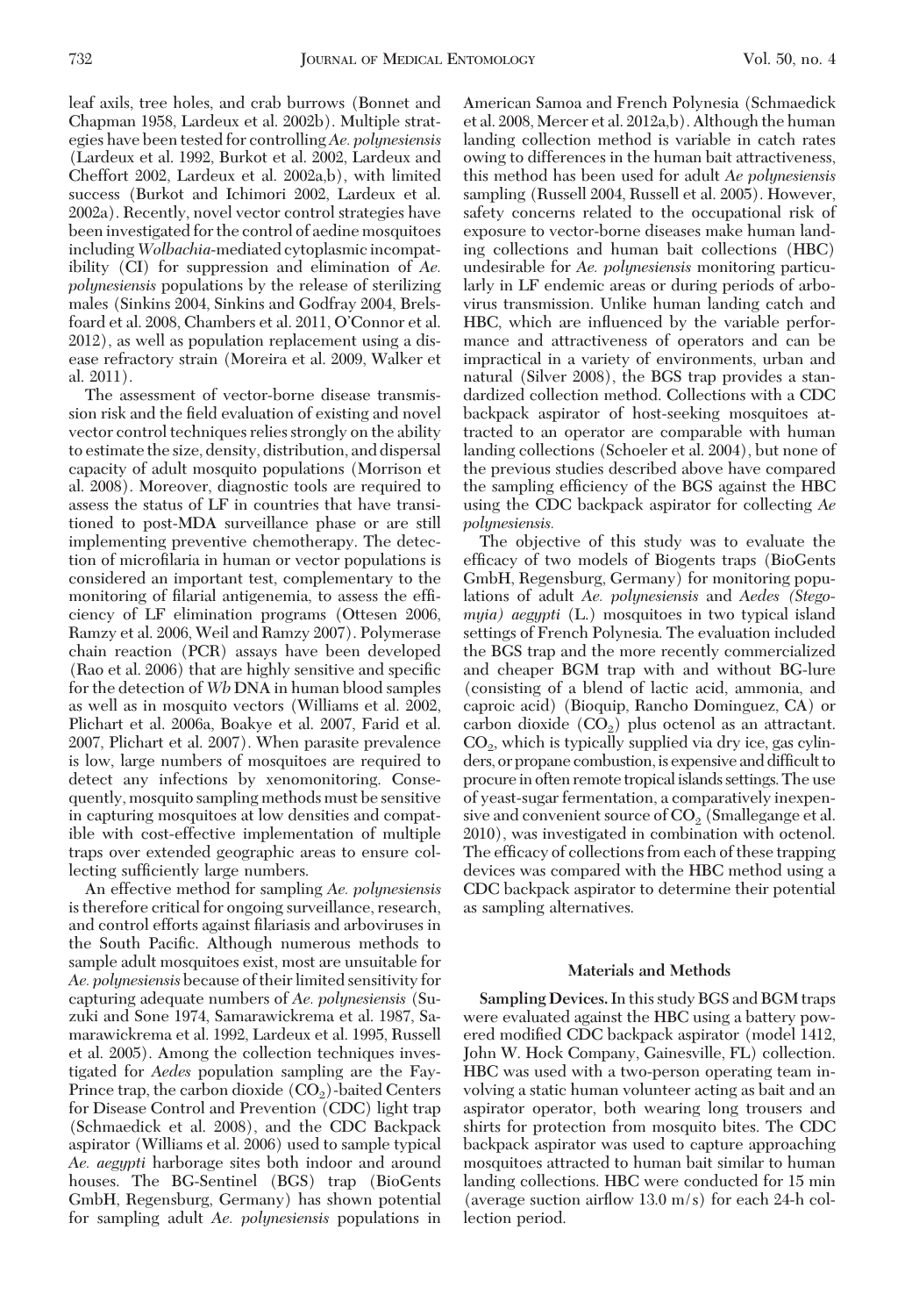

Fig. 1. Map of study sites on Tahiti, Moorea, and Tetiaroa -French Polynesia.

The BGS trap was developed primarily to collect adult *Ae. aegypti* (Kröckel et al. 2006, Williams et al. 2006, Maciel-de-Freitas et al. 2007) and *Aedes albopictus* (Skuse) (Farajollahi et al. 2009). This sampling device was also shown to collect adult*Ae. polynesiensis* quite effectively (Schmaedick et al. 2008, Mercer et al. 2012a,b, Hapairai et al. 2013).

The BGM trap offers a combination of visual cues and a blend of chemical attractants released using an airßow mimicking convection currents created by the human body (similar to the BGS) in a more compact and light design. A significant difference of the BGM trap is that mosquitoes must first pass through the fan blades before being captured in the net.

To prevent ant infestation, BGS and BGM were suspended from a tree branch 20–30 cm above the ground, as *Ae. polynesiensis* ßies low and has a propensity to bite around the ankles. Engine grease was applied on the strings used for trap suspension and on the  $CO<sub>2</sub>$  tubing to prevent predation of collected mosquitoes by ants.

All traps and the CDC backpack aspirator were powered using 12-V, 20Ah (Fullriver, Guang Zhou City, China) batteries, charged (Oz-charge, Fairfield, Australia) in parallel in groups of two at 24-h intervals. The suction power of all sampling devices was measured at start and end of each mosquito collection using a wind meter (model 3000, Kestrel, Champlain, NY). Batteries powering BGS and BGM traps were placed on the ground next to the traps and replaced after each 24-h collection period. Collected mosquitoes were identified to species using a microscope (LEICA-EZ4D) and species keys (Belkin 1962) before male and female specimen were counted for calculation of sex ratio.

**Sampling Routines.** The relative efficiency of each collection method was measured in six different locations on three different islands (Fig. 1). Evaluations of the BGS and BGM traps were first conducted with and without BG-Lure (BioGents GmbH, Regensburg, Germany) under both low and high mosquito densities on the island of Tahiti (Fig. 1) using a randomized 4 by 4 Latin Square experimental design to account for location effects. Treatments consisted of one of each BGS,  $BGS + BG$ -lure ( $BGS + L$ ),  $BGM$ , or  $BGM + BG$  $lure (BGM+L)$  traps, rotated daily among stations. Collections on the grounds of the ILM Medical Entomology Research Laboratory  $(17^{\circ} 43'49.00 S 149^{\circ}$ 34'39.00 W) in a relatively low mosquito density area were replicated twice. These collections were conducted from 22 to 26 August 2011 and again from 29 August 2011 to 1 September 2011. Principal breeding containers included rock holes and leaf axils of *Hibiscus tiliaceus* (L.). Collections under high mosquito density were conducted in Atimaono  $(17^{\circ} 46' 03.00 S)$ 149" 26#58.00 W) in an abandoned coconut grove [*Cocos nucifera* (L.)]. Plants in the understory consisted of *Hibiscus tiliaceus* and *Solanum torvum* (O.P. Swartz). The main breeding containers were ratchewed coconuts, abundant on the ground and domestic water containers. These collections were conducted on 21 and 22 September and 3 and 4 October, 2011.

On Moorea, trap evaluation used a randomized 5 by 5 Latin Square experimental design. Treatments consisted of one of each BGS,  $BGS+L$ ,  $BGM$ ,  $BGM +L$ , and BGS or BGM plus  $CO<sub>2</sub>$  and octenol (BGS+C/O,  $BGM + C/O$ , respectively) against the HBC, with each treatment rotated daily among stations. Trap evaluation in Moorea was done by replicating the Latin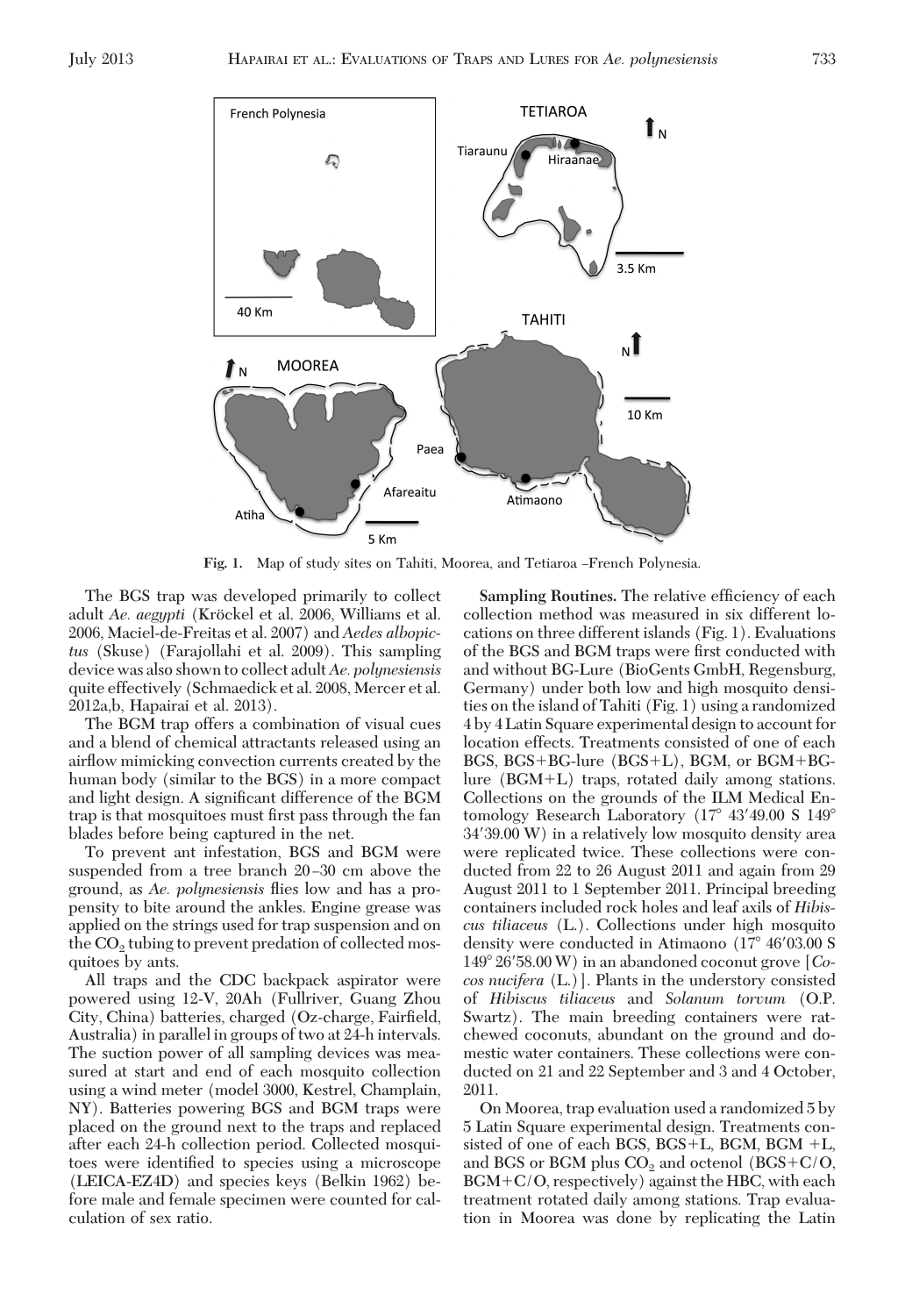**Table 1. Carbon dioxide avg flow rate (ml/min) produced under semi-field conditions by different yeast-sugar solutions**

|             | Avg $CO2$ production (ml/min $\pm$ SD) |                  |
|-------------|----------------------------------------|------------------|
| Sugar $(g)$ | 1 <sub>h</sub>                         | 9.4 <sub>h</sub> |
| 600         | $100.67 \pm 5.85$                      | $42.04 \pm 4.03$ |
| 700         | $104.93 \pm 13.60$                     | $40.40 \pm 8.17$ |
| 800         | $92.71 \pm 33.59$                      | $35.27 \pm 7.05$ |
| 900         | $91.31 \pm 26.66$                      | $39.59 \pm 4.49$ |

Averages are based on measurements taken at either 1 or 24 h after mixing the 35 g yeast with various quantities of sugar in 2.5 liters of tap water. Measurements were done outdoor in a shaded area, during the day.

Square experiment from 7 to 12 November 2011, in valleys of the Afareaitu  $(17^{\circ} 32' 04.00'' S 149^{\circ} 47' 53.00'')$ and Atiha (17° 33'15.00" S 149° 49'27.00") districts on the windward side of the island (Fig. 1). The main breeding containers included both natural (tree holes, rat-chewed coconuts, etc.) and domestic (tires, small plastic containers, tanks, etc.) containers. Both valleys include a small residential area, with most human dwellings distributed from the shoreline inward. This area has been extensively surveyed for LF.

On Tetiaroa, trap evaluation was conducted by replicating the Latin Square experiment from 23rd to 26th November 2011 on Tiaraunu  $(16^{\circ} 58' 23.00'$ S 149° 33′56.00") and Hiraanae (16° 58′ 25.00" S 149°  $33'17.00'$ , 2 of the 13 islets (motu) composing this atoll (Fig. 1). The main water-holding containers found were rat-chewed coconut shells, which were abundant on the ground.

**Carbon Dioxide Production.** CO<sub>2</sub> was generated by mixing dry instant yeast—Sacchoromyces cerevisiae (Fermipan red, Casteggio Lieviti srl, Casteggio, Italy), powdered sugar (Chelsea, Auckland, New Zealand), and tap water in 5-liter plastic bottles. Yeast-produced  $CO<sub>2</sub>$  was delivered to the trap  $CO<sub>2</sub>$  intake using a silicone tubing connection. The average volume of  $CO<sub>2</sub>$  produced from a range of sugar concentrations was first estimated (Smallegange et al. 2010) before conducting mosquito sampling tests in semifield conditions. Smallegange et al. (2010) suggested that 35 g of yeast in 2.5 liters of tap water produced the most carbon dioxide. In the present experiment, the same amount of yeast was mixed with either 600, 700, 800, or 900 g of sugar.  $CO<sub>2</sub>$  yield was measured 1 h after mixing and again 24 h later.

**Geographic and Climatic Measurements.** Climatic data were recorded using an automated weather station (Hobo U30 model, Onset Computer Corporation, Inc., Pocasset, MA). GPS location and elevation was measured with a Garmin 78S model (Garmin International, Inc., Olathe, KS).

**Xenomonitoring.** DNA from pools of *Ae. polynesiensis*females collected in valleys of the Afareaitu and Atiha districts was extracted using a modification of the Qiagen DNeasy kit protocol (Qiagen, Hilden, Germany). qPCR assays were performed using the *Wb*-LDR primers (Rao et al. 2006) and the SYBR Green ßuorescence dye (Bio-Rad, Hercules, CA) with melting curve analysis. PCR reactions were run on a Bio-Rad I-Cycler (model 170-8731, Bio-Rad) using the protocol described by Chambers et al. (2009).

**Data Analysis.** Comparisons between numbers of captured mosquitoes were transformed as  $Log_{10}(x +$ 1) to correct for lack of normality and unequal variancesin the raw data. Treatments were compared with each other using analysis of variance (ANOVA) and mean separation by the Tukey multiple comparison test. Statistical analysis was done using GraphPad Prism version 5.0 (GraphPad Software Inc., LA Jolla, CA). The likelihood ratio, G-test for goodness-of-fit was used to compare male: female ratio of the  $BGS+L$ and HBC, which measured the departure from a 1:1 expected ratio. Estimates of LF prevalence through xenomonitoring was calculated using the PoolScreen (v. 2.02) software (Department of Biostatistics and Division of Geographic Medicine, University of Alabama at Birmingham, Birmingham, AL), which provided maximum likelihood estimates (MLE) with 95% CIs based on likelihood ratio method.

**Ethics Approval.** This study was conducted under biosafety ethics approval number SPHTMRS-2011-2, Institutional Biosafety Committee, James Cook University.

## **Results**

**Carbon Dioxide Production.** The mix generating the most  $CO_2$  after 1 h was 35 g yeast  $+700$  g sugar in 2.5 liters of water (Table 1) with an average of 104.93 ml/min (SD  $\pm$ 13.60 ml/min). Consequently, this yeast-sugar solution was used in traps in combination with octenol. Yeast production of CO<sub>2</sub> decreased on average by 61% after 24 h regardless of the sugar quantity used.

**Trap Comparison.** The average climatic conditions recorded during the study are presented in Table 2. A cumulative total of 424 male and 4,574 female *Ae. polynesiensis* were collected by all collection methods on Tahiti, Moorea, and Tetiaroa (Table 3). Furthermore, a cumulative total of 418 male and 157 female*Ae. aegypti* (L.) were collected on Tahiti and Moorea but not Tetiaroa where *Ae. aegypti* is absent (uninhabited study site). In total, 45 male and 65 female *Culex quinquefasciatus* Say were collected on Tahiti and

**Table 2. Average climatic conditions measured in Paea, Afareaitu, and Tetiaroa during the study period (Aug. to Nov., 2011)**

| Island   | Location  | Sampling<br>period (d) | Temp<br>$^{\circ}$ C) | RH<br>$\%)$ | Wind speed<br>(m/s) | Gust speed<br>(m/s) | Wind direction<br>(degrees) | Insolation<br>(W/m) | Precipitation<br>(mm/d) |
|----------|-----------|------------------------|-----------------------|-------------|---------------------|---------------------|-----------------------------|---------------------|-------------------------|
| Tahiti   | Paea      |                        | 23.39                 | 84.74       | 0.44                | 0.88                | 121.89                      | 123.59              | 8.76                    |
| Moorea   | Afareaitu |                        | 25.01                 | 75.97       | 0.82                | 1.37                | 220.34                      | 96.78               |                         |
| Tetiaroa | Onetahi   |                        | 25.88                 | 84.93       | 5.02                | 8.29                | 77.26                       | 133.26              | 14.15                   |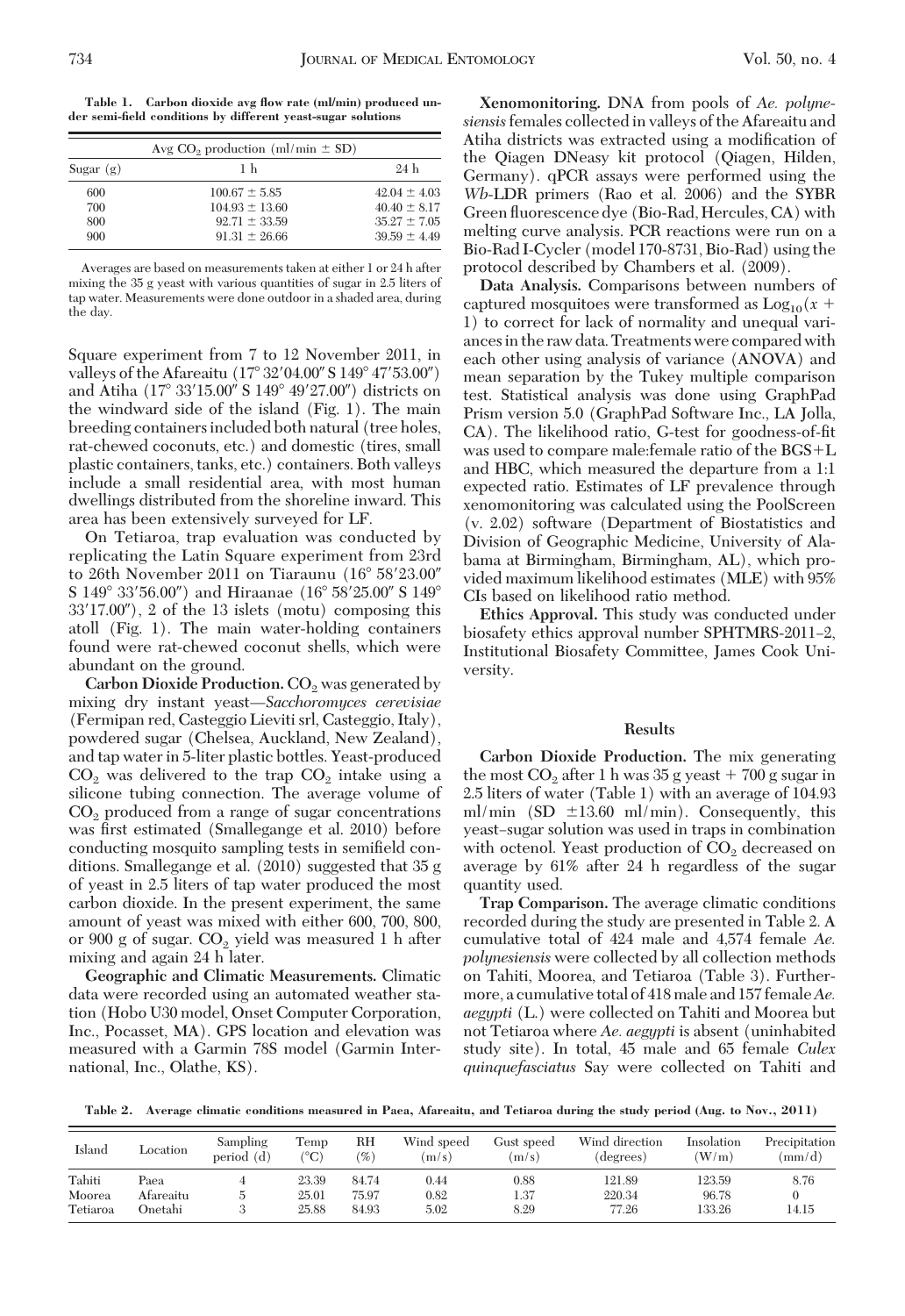| Island   | $Treatment^{a,b}$ | $N^c$ |                      | Ae. polynesiensis    |                    | Ae. aegypti      |  |
|----------|-------------------|-------|----------------------|----------------------|--------------------|------------------|--|
|          |                   |       | в                    | P                    | Z                  | $\mathsf{Q}$     |  |
| Tahiti   | $BGS+L$           | 12    | $1.83 \pm 2.95a^{d}$ | $15.5 \pm 33.48a$    | $0.58 \pm 0.90a$   | $0.0 \pm 0.0a$   |  |
|          | <b>BGS</b>        | 12    | $2.08 \pm 1.83a$     | $9.67 \pm 25.39a$    | $1.58 \pm 3.68a$   | $0.42 \pm 0.51a$ |  |
|          | $BGM+L$           | 12    | $1.42 \pm 2.07a$     | $5.50 \pm 6.07$ a    | $1.17 \pm 1.47$ a  | $0.08 \pm 0.29a$ |  |
|          | <b>BGM</b>        | 12    | $0.75 \pm 1.22a$     | $3.00 \pm 3.22a$     | $0.58 \pm 1.24a$   | $0.25 \pm 0.62a$ |  |
| Moorea   | $BGS+L$           | 10    | $4 \pm 3.46a$        | $35.2 \pm 24.91ab$   | $13.00 \pm 18.90a$ | $4.90 \pm 8.27a$ |  |
|          | $BGS + C/O$       | 10    | $10.4 \pm 12.20a$    | $95.70 \pm 129.06ab$ | $8.00 \pm 13.03a$  | $3.80 \pm 5.33a$ |  |
|          | $BGM+L$           | 10    | $2.8 \pm 2.82a$      | $9.40 \pm 6.15c$     | $6.30 \pm 9.83a$   | $1.6 \pm 2.17$ a |  |
|          | $BGM+C/O$         | 10    | $2.00 \pm 1.89a$     | $15.90 \pm 21.54$    | $5.7 \pm 11.90a$   | $3.1 \pm 7.41a$  |  |
|          | <b>HBC</b>        | 10    | $3.70 \pm 7.35a$     | $35.80 \pm 34.7$     | $4.10 \pm 7.17$ a  | $1.40 \pm 1.71a$ |  |
| Tetiaroa | $BGS+L$           | 6     | $12.00 \pm 10.55$ ab | $228.67 \pm 292.82a$ | $NR^e$             | NR.              |  |
|          | $BGS+C/O$         | 6     | $5.17 \pm 4.67$ bc   | $102.33 \pm 76.79a$  | NR                 | NR               |  |
|          | <b>HBC</b>        | 6     | $0.67 \pm 0.82c$     | $33.67 \pm 13.38a$   | NR                 | NR               |  |

**Table 3. Mean** *Ae. polynesiensis* **and** *Ae. aegypti* **mosquitoes (mean** ! **SD) captured per treatment on three islands**

*<sup>a</sup>* Collection periods for BGS and BGM treatments were 24-h and 15 min for HBC.

*b* BGS, BG-Sentinel trap alone; BGS+L, BG-Sentinel trap with BG-lure; BGS+C/O, BG-Sentinel trap with CO<sub>2</sub> plus octenol; BGM, BG-Mosquitito trap alone; BGM+L, BG-Mosquitito trap with BG-lure; BGM+C/O, BG-Mosquitito trap with CO<sub>2</sub> plus octenol; HBC, human bait collection using a CDC backpack aspirator.

 $^c\rm\,N$  is the total number of days sampled for each treatment. The same letter are not significantly different (Tukey's multiple  $^d$  For each species on a given island, means in the same column followed by the same le comparison test;  $P = 0.05$  on  $Log_{10} (x + 1)$  transformed trap catches). *e* NR, not relevant; *Ae. aegypti* is absent from Tetiaroa.

Moorea. *Cx. quinquefasciatus* and *Culex annulirostris* (Skuse) were observed on Tetiaroa, but no specimens were collected by any of the traps or collection methods tested on this atoll. Also collected in Tahiti were 3 male and 13 female *Wyeomyia (Wyeomyia) mitchellii* (Theobald), the bromeliad mosquito (Marie and Bossin 2013). During the entire study, suction velocity at end of collection period was at least 70% of the starting velocity.

On Tahiti, BGS traps with or without BG-Lure collected more male and female *Ae. polynesiensis* and *Ae. aegypti* than their BGM counterparts. Although BGS+L collected more female *Ae. polynesiensis* on average, the differences between treatments were not significant for either females  $(F = 0.221; df = 3; P =$ 0.881) or males  $(F = 1.312; df = 3; P = 0.282)$ . Although traps were placed in areas less suitable for *Ae. aegypti,* (forest and coconut grove), low numbers of this species were collected in both BGS and BGM traps. There were no significant differences between treatments for *Ae. aegypti* males ( $F = 0.568$ ; df = 3;  $P = 0.638$ ) or females  $(F = 2.567; df = 3; P = 0.066)$ .

The average number of females collected with the HBC method was 33.67 (SD  $\pm$ 13.38) mosquitoes in Tetiaroa and 35.8 (SD  $\pm$ 34.70) mosquitoes in Moorea, with most females collected on the fly. The average number of females collected with BGS and BGM traps in the respective islands was not significantly different from HBC (Table 3).

On Moorea, collections were conducted close to human dwellings near densely forested areas to increase the chance of sampling both aedine species. As in Tahiti, BGS traps with or without BG-Lure collected more male and female*Ae. polynesiensis* and*Ae. aegypti* mosquitoes than their BGM counterparts. For *Ae.*  $polynesiensis$ ,  $BGS+L$  or  $BGS+C/O$  collected significantly more females than BGM+L ( $F = 4.676$ ; df = 4;  $P = 0.003$ ). ANOVA and mean separation by the Tukey multiple comparison test showed no significant

differences. For *Ae. polynesiensis* males, collecting methods did not differ  $(F = 1.321; df = 4; P = 0.276)$ . Trapping differences were also not significant for *Ae*. *aegypti* on Moorea for males ( $F = 0.660$ ; df = 4;  $P =$ 0.622) or females  $(F = 0.575; df = 4; P = 0.682)$ .

The trapping study in Tetiaroa was designed to follow the same experimental protocol as in Moorea, comparing Biogents traps with HBC. However, on the first day of experiment, the electrical wires connecting the Biogents traps to the batteries were destroyed by rats in three of the four BGM traps (75%) and one of the four BGS traps (25%), thus preventing a complete 24-h period collection sample. Rat-induced damages of BGS traps were prevented by placing the battery and electrical wires inside the trap. No such solution was applicable to the lighter conical design of BGM traps. After three consecutive days of sampling, 5 out of the 12 BGM traps (41%) had undergone electrical wire damage by rats. Consequently, the BGM traps had to be removed from the Tetiaroa study and the experiment adjusted to a randomized 3 by 3 Latin Square (BGS+L, BGS+C/O, and HBC). BGS+L collected more *Ae. polynesiensis* males and females than  $BGS + C/O$  or HBC. Male collections were significantly greater with  $BGS+L$  than with the HBC sampling method  $(F = 4.233; df = 2; P = 0.034)$ . For females, the observed difference was not significant  $(F = 1.748; df = 2; P = 0.207).$ 

**Male:Female Ratio.** *Ae. polynesiensis* male:female ratios were calculated for Tahiti, Moorea, and Tetiaroa (Table 4). Ratios were female biased in all locations where BGS+L and HBC were tested. The G-test for goodness-of-fit established that female biases were significant for all locations except Paea, Tahiti. Comparatively *Ae. aegypti* male:female ratios were male biased for both BGS+L and HBC (Table 4). This male bias was significant at both sampled locations for the  $BGS+L$ . Calculation of G-test comparing  $BGS+L$  with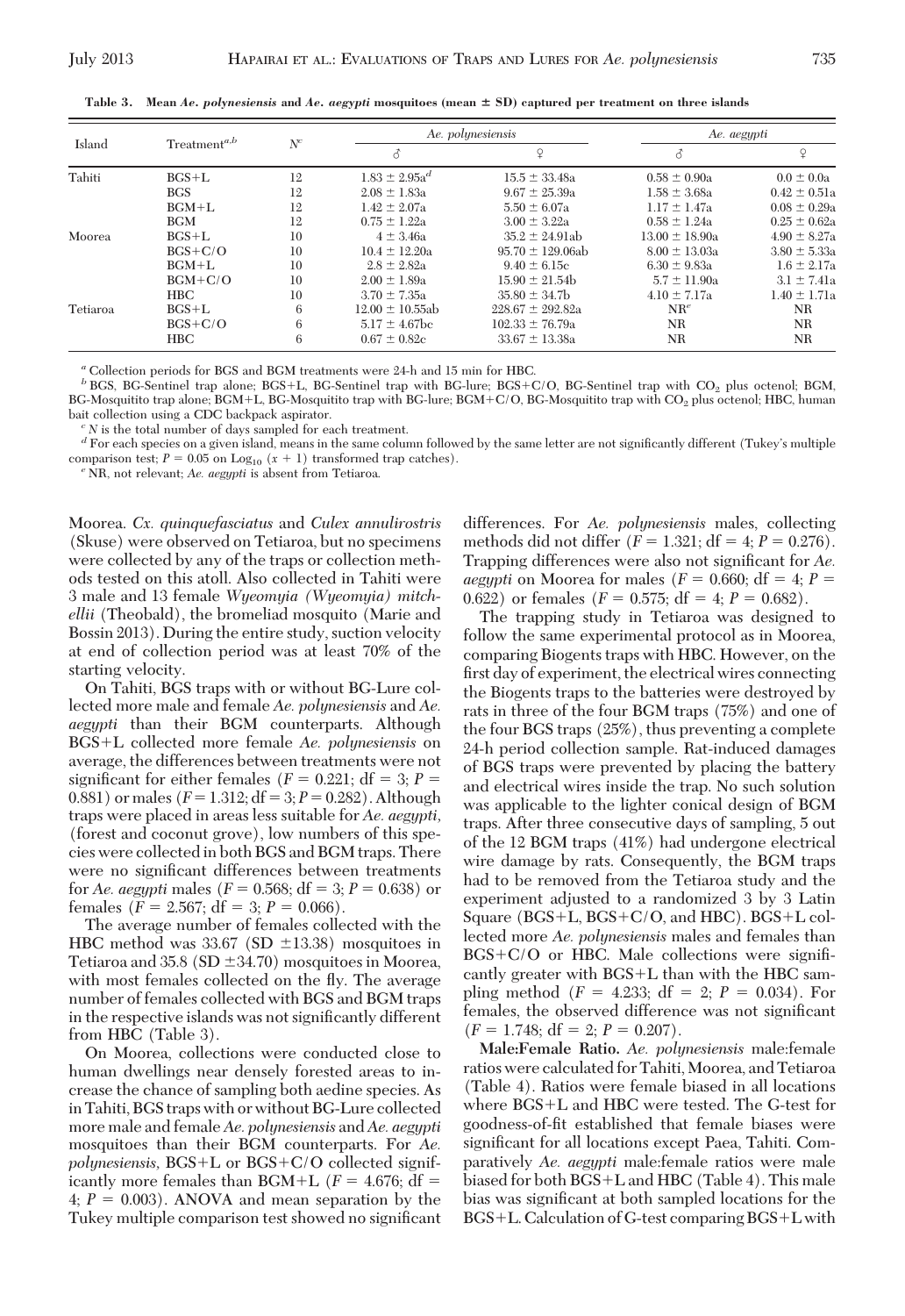| <b>Species</b>    | Island   | Location  | Treatment  | $N^a$ | Avg male: female ratio | G-test  | P value |
|-------------------|----------|-----------|------------|-------|------------------------|---------|---------|
| Ae. polynesiensis | Tahiti   | Paea      | $BGS+L$    | 8     | 0.83                   | 0.18    | 0.67    |
|                   |          | Atimaono  | $BGS+L$    |       | 0.07                   | 168.86  | < 0.001 |
|                   | Moorea   | Afareaitu | $BGS+L$    | 5     | 0.08                   | 172.08  | < 0.001 |
|                   |          | Atiha     | $BGS+L$    |       | 0.15                   | 233.02  | < 0.001 |
|                   |          | Afareaitu | <b>HBC</b> | 5     | 0.06                   | 237.25  | < 0.001 |
|                   |          | Atiha     | <b>HBC</b> | 5     | 0.12                   | 533.66  | < 0.001 |
|                   | Tetiaroa | Tiaraunu  | $BGS+L$    | 3     | 0.06                   | 1052.84 | < 0.001 |
|                   |          | Hiraanea  | $BGS+L$    | 3     | 0.04                   | 379.35  | < 0.001 |
| Ae. aegypti       | Moorea   | Afareaitu | $BGS+L$    | 5     | 3.42                   | 26.63   | < 0.001 |
|                   |          | Atiha     | $BGS+L$    | 5     | 2.17                   | 117.18  | < 0.001 |
|                   |          | Afareaitu | <b>HBC</b> | 5     | 3.50                   | 0.19    | 0.66    |
|                   |          | Atiha     | <b>HBC</b> | 5     | 1.50                   | 1.08    | 0.30    |

**Table 4. G-test for goodness of fit of male:female ratio for** *Ae. polynesiensis* **and** *Ae. aegypti* **comparing BGS**"**L with HBC at various locations on Tahiti and Moorea**

*<sup>a</sup> N* is the number of days sampled per treatment at each location.

HBC was not possible in Tahiti, as the later treatment was not performed.

**Xenomonitoring.** In total, 107 pools of mosquitoes were analyzed by PCR: 66 pools were from Atiha  $(n =$ 1,256) and 41 pools from Afareaitu  $(n = 735)$ . In Atiha, two pools originating from the same trapping station were PCR positive for*W. bancrofti.*In Afareaitu, three pools from two different sampling stations were PCR positive for *W. bancrofti.* LF transmission prevalence was estimated for Atiha and Afareaitu at 0.17% (0.02– 0.59%) and 0.435%  $(0.08-1.26%)$ , respectively, with a 95% CI. There was no significant difference in the number of positive pools collected using either trap.

#### **Discussion**

This study provides a comparative examination of three sampling devices and methods for collecting adult *Ae. polynesiensis* in typical island settings of French Polynesia. On both high, volcanic (Moorea) and low, coral (Tetiaroa) island settings, the BGS trap performed very well, demonstrating it is a suitable alternative to the HBC using the CDC backpack aspirator. On Moorea, the BGS and BGM traps with either attractant collected numbers of male and female *Ae.* polynesiensis similar to the HBC. On Tetiaroa, the BGS with either attractant collected more mosquitoes than the HBC. Although the HBC allowed the collection of both *Ae. polynesiensis* females and males mosquitoes attracted to the host, the  $BGS+L$ collected more male *Ae. polynesiensis* in Tetiaroa than the HBC. This is of particular importance in the ongoing evaluation effort of novel vector control strategies (e.g., sterile and incompatible insect techniques), where reliable estimates of the (male) population is pivotal to control success (Benedict and Robinson 2003, Ferguson et al. 2005).

Large-scale surveillance and sampling in remote islands of French Polynesia requires efficient and logistically manageable sampling devices and attractants. HBC, like human landing collections, are labor and time intensive. By comparison, several BGS traps can be set at different nearby locations in the time required for a single HBC. In addition, a single operator can only do one backpack aspirator collection at

a defined time of the day while sets of traps deployed across even distant locations can simultaneously sample mosquitoes during a 24-h cycle. Collection of *Aedes* mosquitoes is best achieved when they are most active. For *Ae. polynesiensis,* the peaks of host-seeking and blood-feeding activity are usually in the early morning (from dawn to 0930 hours) and late afternoon (from 1500 hours to dusk) (Jachowski 1954). Logistical constraints may make the HBC difficult to achieve during such narrow time periods, potentially leading to additional sampling biases. Moreover, attractiveness of the human bait will vary from operator to operator thus further increasing the HBC sampling bias. By comparison, BGS traps offer a standardized design, limiting trap-to-trap sampling variations and thus more consistent sampling outcomes. Collection cycles of 24 h allow operators to set traps at any time of the day, encompassing an entire diurnal cycle of *Aedes* activity.

The BGS trap has been tested with  $CO<sub>2</sub>$  in many studies. Carbon dioxide typically supplied via compressed gas cylinders (Kawada et al. 2007) or using the semicontrolled sublimation of dry ice (Farajollahi et al. 2009, Bhalala et al. 2010) is known to increase catch rates in traps. However, the supply of  $CO<sub>2</sub>$  via dry ice, gas tanks or propane combustion is expensive and often difficult to procure in tropical, often remote, Pacific islands settings. The use of yeast-sugar fermentation (Smallegange et al. 2010), investigated here in combination with octenol, was a comparatively inexpensive and rather convenient alternative source of  $CO<sub>2</sub>$ , the components (yeast, sugar, and plastic bottles) being cheap and available locally. The  $CO<sub>2</sub>$  produced under semifield conditions 1 h after mixing the optimal yeast:sugar proportion  $(104.93 \pm 13.60 \text{ ml})$ min; mean  $\pm$  SD) was lower than the flow rate typically used with mosquito traps but within the ßow rate recommended by the manufacturer for BGS (either 70 or 175 ml/min ßow rates depending on the type of Biogents nozzle  $CO<sub>2</sub>$  flow restrictor used). However, after 24 h of yeast-sugar fermentation, the  $CO<sub>2</sub>$  flow rate from yeast generation had dropped below the minimum recommended ßow rate for BG traps (70 ml/min), indicating that yeast-generated CO<sub>2</sub> may not be sufficiently reliable for 24-h collections under the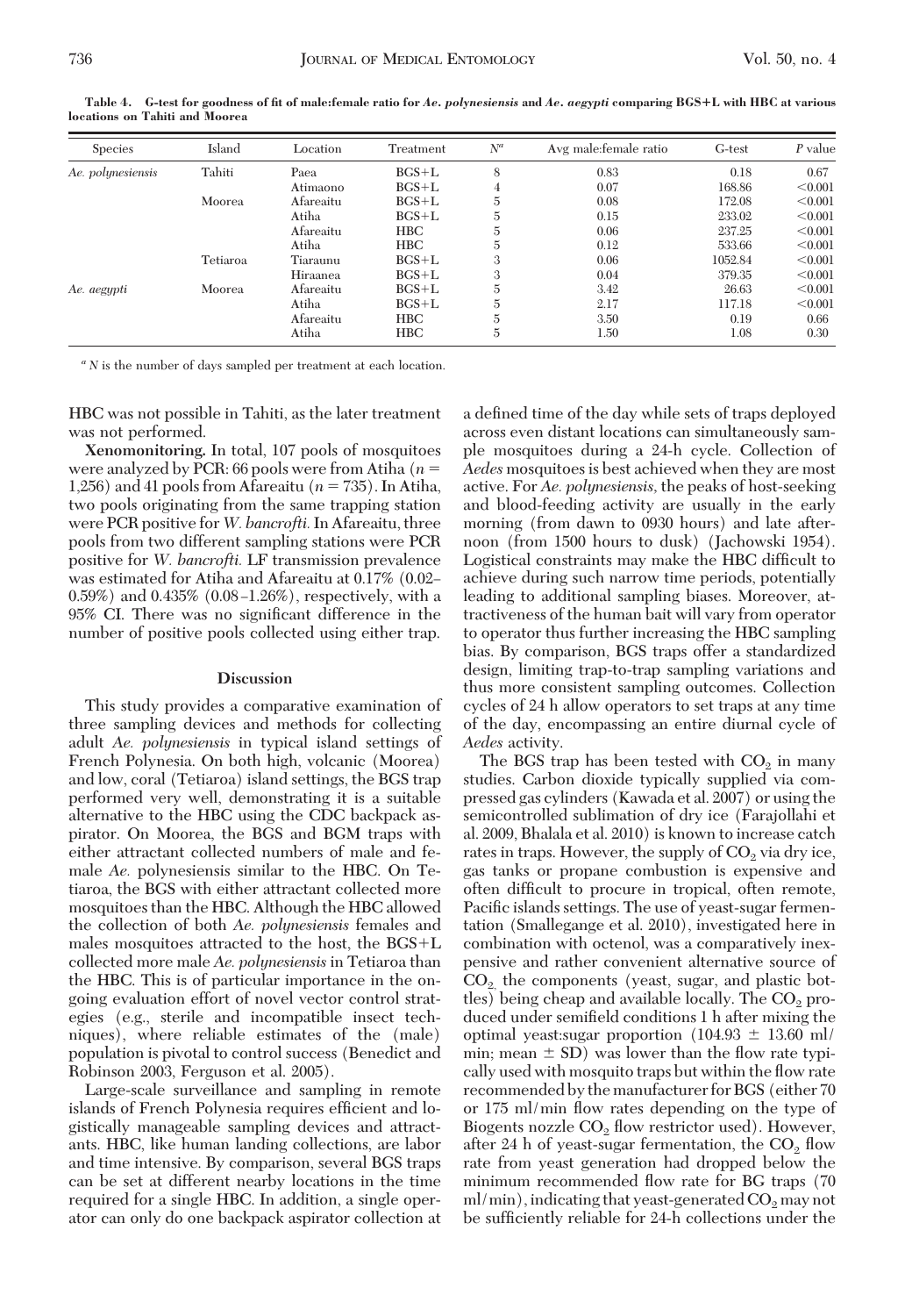conditions observed in South Pacific tropical island settings. Another important drawback of using yeastfermentation as a source of carbon dioxide is that the seasonal ßuctuation of the daily average temperature will likely affect the  $CO<sub>2</sub>$  flow rate, leading to possible biases in mosquito catch rates, which might prevent the use of this method for comparative long-term temporal studies. Turner et al. (2011) recently identified that 2-butanone, a volatile odorant, can trigger a response in *Aedes* mosquitoes that is indistinguishable from that elicited by  $CO<sub>2</sub>$ . This discovery warrants the comparative evaluation of 2-butanone formulations versus  $CO<sub>2</sub>$  in BGS traps, as this compound might provide a compact and economical lure highly suited for vector research and surveillance in remote locations. One other observed shortcoming of using the  $CO<sub>2</sub>$  plus octenol mix compared with the BG-lure was the number of nontarget insect species trapped. A large number of *Drosophila* and Noctuidae were collected thus considerably increasing the sorting effort before mosquito species identification could be done.

The setting time and handling ease of BGS versus BGM traps were similar. Although the retail price of the BGM trap is significantly lower than the BGS trap, the quality of mosquitoes collected with BGM traps in this study was generally poor. Wings and legs were usually broken from the thorax, and most specimens had lost their scales, thus making species identification more difficult and therefore time-consuming. Moreover, on all three islands, the BGS traps collected more mosquitoes than their BGM counterparts. Finally, the light, low cost BGM trap design did not cope comparatively as well as the BGS with the rather harsh environmental conditions typically found on low, coral islands settings like Tetiaroa.

The number of *Ae. aegypti* males collected in Moorea was greater than that of females (male bias) for  $BGS+L$  and HBC. This is consistent with other studies (Williams et al. 2006, Ball and Ritchie 2010). By comparison, male:female ratios of *Ae. polynesiensis* collected in Tahiti and Moorea using  $BGS+L$  or  $HBC$ showed an opposite trend, with significantly more females collected than males. Similar observations were made previously with adult *Ae. polynesiensis* collections using BGS (Mercer et al. 2012a,b, Hapairai et al. 2013). Although differential trophic preferences between *Ae. aegypti* and *Ae. polynesiensis* might play a role, the basis for such differences in male:female collection between the two species remains unknown.

The increasing use of BGS traps for measuring changes in *Ae. polynesiensis* population size and structure (age, sex ratio) or to monitor disease transmission warrants further studies to better characterize trap biases and better define sample size requirements for reliable population density estimates.

We conclude that, understanding the population size, structure, and dynamics of *Ae. polynesiensis* is important for monitoring the impact of control strategies. Our results demonstrate that the BGS trap with either lure is as effective as human bait collections for sampling aedine mosquitoes in typical island settings of the South Pacific. With comparatively lower catch

rates and logistical issues encountered, the BGM trap may not be suited for all Pacific island conditions. Although convenient and inexpensive, the use of yeast generated inconsistent  $CO<sub>2</sub>$  levels under the conditions tested. Our study confirms the efficiency and convenience of the BGS trap, a robust and safe alternative to human landing/biting collection for sampling *Aedes* mosquitoes in research and surveillance efforts for filariasis and dengue in the South Pacific.

### **Acknowledgments**

We thank Biogents for donating the BGM traps and ILM personnel Michel Germain, Jerome Marie, and Catherine Plichart for technical support. We are thankful to Willem Takken for suggestions on yeast production of  $CO<sub>2</sub>$  and octenol lures. We particularly thank the staff of the Afareaitu Hospital and the commune of Moorea-Maiao here for their logistical help in Moorea and the landowners who allowed access to their properties in Afareaitu and Atiha. We are also grateful for the logistical support provided by Pacific Beachcomber S. C. - Intercontinental Tahiti Resort and Spa, its staff and ship crew, and the Tetiaroa Society. This study was supported by French Polynesian government grant #6123/ MEE/REC, James Cook University grant JC01, and Wellcome Trust award WT095121.

## **References Cited**

- **Ball, T. S., and S. R. Ritchie. 2010.** Sampling biases of the BG-Sentinel trap with respect to physiology, age, and body size of adult *Aedes aegypti* (Diptera: Culicidae). J. Med. Entomol. 47: 649-656.
- Belkin, J. N. 1962. The mosquitoes of the South Pacific (Diptera, Culicidae). University of California Press, Berkeley, CA.
- **Benedict, M. O., and A. S. Robinson. 2003.** The first releases of transgenic mosquitoes: an argument for the sterile insect technique. Trends Parasitol. 19: 349-355.
- **Bhalala, H. V., J. D. Smith, B. A. O'Dea, and J. R. Arias. 2010.** The Efficacy of the BG-Sentinel  $CO<sub>2</sub>$  nozzle in collecting host-seeking mosquitoes in Fairfax County, Virginia. J. Am. Mosq. Control Assoc. 26: 226-228.
- **Boakye, D. A., H. A. Baidoo, E. Glah, C. Brown, M. Appawu,** and M. D. Wilson. 2007. Monitoring lymphatic filariasis interventions: adult mosquito sampling, and improved PCR-based pool screening method for *Wuchereria bancrofti* infection in Anopheles mosquitoes. Filaria J. 6: 13.
- **Bockarie, M. J., E. M. Pedersen, G. B. White, and E. Michael. 2009.** Role of vector control in the global program to eliminate lymphatic filariasis. Annu. Rev. Entomol. 54:  $469 - 487$
- **Bonnet, D. D., and H. Chapman. 1958.** The larval habitats of *Aedes polynesiensis* Marks in Tahiti and methods of control. Am. J. Trop. Med. Hyg. 7: 512-518.
- **Brelsfoard, C. L., Y. Se´chan, and S. L. Dobson. 2008.** Interspecific hybridization yields strategy for South Pacific filariasis vector elimination. PLoS Negl. Trop. Dis. 2: e129.
- **Brelsfoard, C. L., W. St Clair, and S. L. Dobson. 2009.** Integration of irradiation with cytoplasmic incompatibility to facilitate a lymphatic filariasis vector elimination approach. Parasit. Vectors 2: 38.
- **Burkot, T. R., D. N. Durrheim,W. D. Melrose, R. Speare, and K. Ichimori. 2006.** The argument for integrating vector control with multiple drug administration campaigns to ensure elimination of lymphatic filariasis. Filaria J. 5:  $10-16.$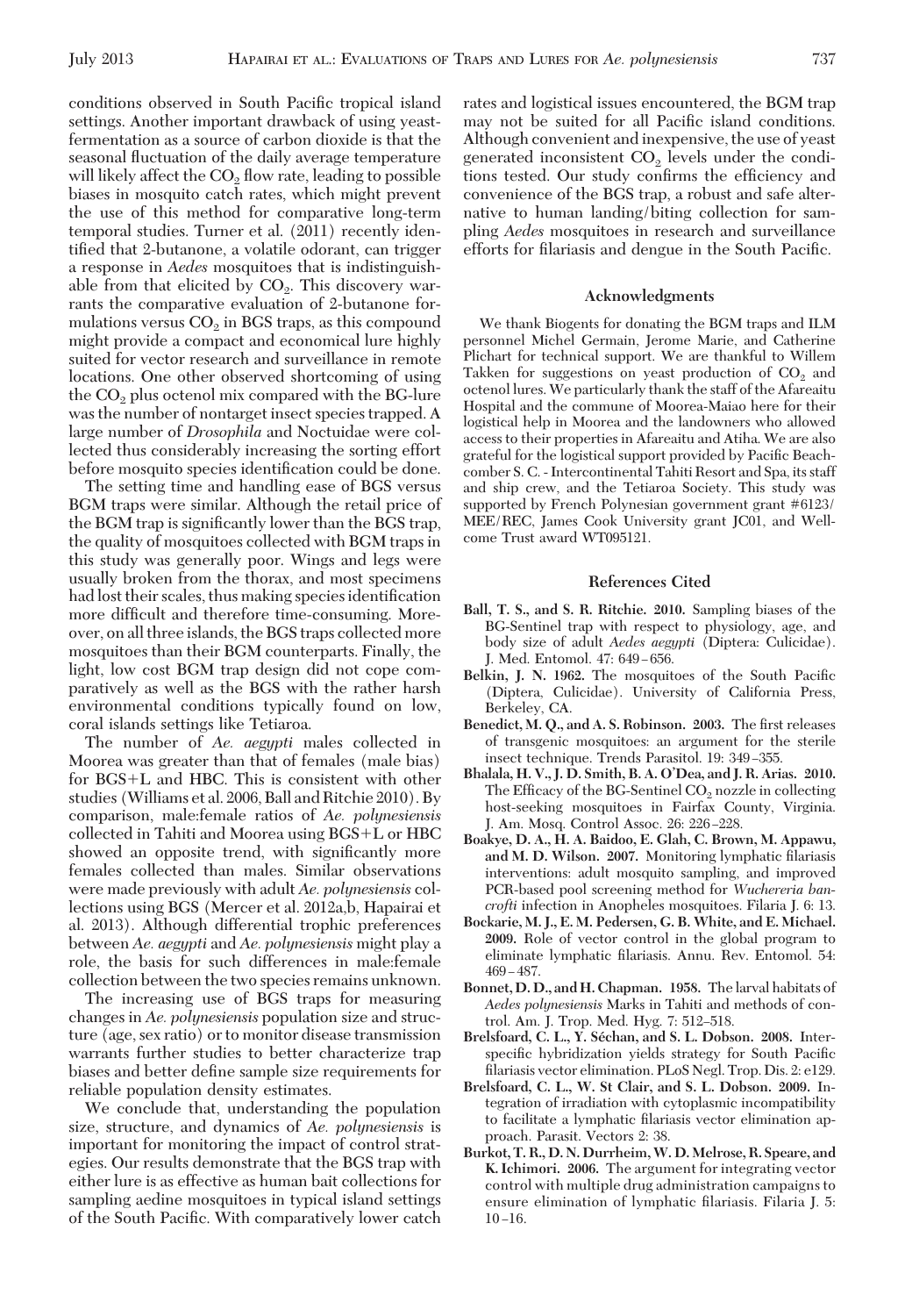- **Burkot, T., and K. Ichimori. 2002.** The PacELF programme: will mass drug administration be enough? Trends Parasitol. 18: 109-115.
- **Burkot, T. R., G. Taleo, V. Toeaso, and K. Ichimori. 2002.** Progress towards, and challenges for, the elimination of filariasis from Pacific-island communities. Ann. Trop. Med. Parasitol. 96(Suppl 2): S61-S69.
- **Chambers, E. W., L. Hapairai, B. A. Peel, H. Bossin, and S. L. Dobson. 2011.** Male mating competitiveness of a *Wolbachia*-introgressed *Aedes polynesiensis* strain under semifield conditions. PLoS Negl. Trop. Dis. 5: e1271.
- **Chambers, E. W., S. K. McClintock, M. F. Avery, J. D. King, M. H. Bradley, M. A. Schmaedick, P. J. Lammie, and T. R. Burkot. 2009.** Xenomonitoring of *Wuchereria bancrofti* and *Dirofilaria immitis* infections in mosquitoes from American Samoa: trapping considerations and a comparison of polymerase chain reaction assays with dissection. Am. J. Trop. Med. Hyg. 80: 774-781.
- **Chu, B. K., P. J. Hooper, M. H. Bradley, D. A. McFarland, and E. A. Ottesen. 2010.** The economic benefits resulting from the first 8 years of the Global Programme to Eliminate Lymphatic Filariasis (2000-2007). PLoS Negl. Trop. Dis. 4: e708.
- **Esterre, P., C. Plichart, Y. Se´chan, and N. L. Nguyen. 2001.** The impact of 34 years of massive DEC chemotherapy on *Wuchereria bancrofti* infection and transmission: the Maupiti cohort. Trop. Med. Int. Health 6: 190-195.
- **Esterre, P., E. Vigneron, and J. Roux. 2005.** Histoire de la lutte contre la filariose lymphatique en Polynésie Francaise: leçons de 50 années d'efforts. Bull. Soc. Pathol. Exot. 98: 41-50.
- **Farajollahi, A., B. Kesavaraju, D. C. Price, G. M. Williams, S. P. Healy, R. Gaugler, and M. P. Nelder. 2009.** Field efficacy of BG-Sentinel and industry-standard traps for *Aedes albopictus* (Diptera: Culicidae) andWest Nile virus surveillance. J. Med. Entomol. 46: 919-925.
- **Farid, H. A., Z. S. Morsy, H. Helmy, R. M. Ramzy, M. El Setouhy, and G. J. Weil. 2007.** A critical appraisal of molecular xenomonitoring as a tool for assessing progress toward elimination of Lymphatic Filariasis. Am. J. Trop. Med. Hyg. 77: 593-600.
- **Ferguson, H. M., B. John, K. Ng'habi, and B.G.J. Knols. 2005.** Addressing the sex imbalance in knowledge of vector biology. Trends Evol. Ecol. 20: 202-209.
- **Gubler, D. J. 1981.** Transmission of Ross River virus by *Aedes polynesiensis* and *Aedes aegypti.* Am. J. Trop. Med. Hyg. 30: 1303-1306.
- **Hapairai, L. K., A. M. Cheong–Sang, S. Sinkins, and H. C.** Bossin. 2013. Population studies of the filarial vector *Aedes polynesiensis* (Diptera: Culicidae) in two typical island settings of French Polynesia (in press).
- **Hooper, P. J., M. H. Bradley, G. Biswas, and E. A. Ottesen. 2009.** The Global programme to eliminate lymphatic Filariasis: health impact during its first 8 years (2000–2007). Ann. Trop. Med. Parasitol.  $103(Suppl 1)$ :  $S17-S21$ .
- **Jachowski, L. A. 1954.** Filariasis in American Samoa: V. Bionomics of the principal vector, *Aedes polynesiensis* Marks. Am. J. Epidemiol. 60: 186-203.
- **Joseph, H., F. Maiava, T. Naseri, U. Silva, P. Lammie, and W. Melrose. 2011.** Epidemiological assessment of continuing transmission of lymphatic filariasis in Samoa. Ann. Trop. Med. Parasitol. 105: 567-578.
- **Kawada, H., S. Honda, and M. Takagi. 2007.** Comparative laboratory study on the reaction of *Aedes aegypti* and *Aedes albopictus*to different attractive cues in a mosquito trap. J. Med. Entomol. 44: 427-432.
- **Kro¨ckel, U., A. Rose, E. Eiras, and M. Geier. 2006.** New tools for surveillance of adult yellow fever mosquitoes: com-

parison of trap catches with human landing rates in an urban environment. J. Am. Mosq. Control Assoc. 22: 229 -238.

- **Lardeux, F., and J. Cheffort. 2002.** Age-grading and growth of *Wuchereria bancrofti* (Filariidea: Onchocercidae) larvae by growth measurements and its use for estimating blood-meal intervals of its Polynesian vector *Aedes poly*nesiensis (Diptera: Culicidae). Int. J. Parasitol. 32: 705-716.
- **Lardeux, F., L. Nguyen, and J.-L. Cartel. 1995.** *Wuchereria bancrofti* (Filariidea: Dipetalonematidae) and its vector *Aedes polynesiensis* (Diptera: Culicidae) in a French Polynesian village. J. Med. Entomol. 32: 346-352.
- **Lardeux, F., Y. Se´chan, and M. Faaruia. 2002a.** Evaluation of insecticide impregnated baits for control of mosquito larvae in land crab burrows on French Polynesian atolls. J. Med. Entomol. 39: 658-661.
- **Lardeux, F., F. Riviere, Y. Se´chan, and B. H. Kay. 1992.** Release of *Mesocyclops aspericornis* copepoda for control of larval *Aedes polynesiensis* Diptera Culicidae in land crab burrows on an atoll of French Polynesia. J. Med. Entomol. 29: 571-576.
- **Lardeux, F., F. Riviere, Y. Se´chan, and S. Loncke. 2002b.** Control of the Aedes vectors of the dengue viruses and *Wuchereria bancrofti:* the French Polynesian experience. Ann. Trop. Med. Parasitol. 96: S105-S116.
- **Maciel-de-Freitas, R., C. T. Codeco, and R. Lourenco-de-Olivera. 2007.** Body size associated survival and dispersal rates of *Aedes aegypti* in Rio de Janeiro. Med. Vet. Entomol. 21: 284-292.
- **Marie, J., and H. C. Bossin. 2013.** First record of *Wyeomyia (Wyeomyia) mitchellii* (Diptera: Culicidae) in French Polynesia. J. Med. Entomol. (in press).
- **Mercer, D. R., H. Bossin, M. C. Sang, L. O'Connor, and S. L. Dobson. 2012a.** Monitoring temporal abundance and spatial distribution of *Aedes polynesiensis* using BG-Sentinel traps in neighboring habitats on Raiatea, Society Archipelago, French Polynesia. J. Med. Entomol. 49: 51-60.
- **Mercer, D. R., J. Marie, H. Bossin, M. Faaruia, A. Tetuanui, M. C. Sang, and S. L. Dobson. 2012b.** Estimation of population size and dispersal of *Aedes polynesiensis* on Toamaro motu, French Polynesia. J. Med. Entomol. 49: 971–980.
- **Miles, J.A.R. 1984.** On the spread of Ross River virus in the islands of the South Pacific., pp. 209–224. *In* M. A. Laird (ed.), Commerce and the Spread of Pests and Disease Vectors. Praeger, New York.
- **Moreira, L. A., I. Iturbe–Ormaetxe, J. A. Jeffery, G. Lu, A. T. Pyke, L. M. Hedges, B. C. Rocha, S. Hall–Mendelin, A. Day, M. Riegler, et al. 2009.** A *Wolbachia* Symbiont in *Aedes aegypti*limitsinfection with Dengue, Chikungunya, and Plasmodium. Cell 139: 1268-1278.
- **Morrison, A. C., E. Zielinski–Gutierrez, T. W. Scott, and R.** Rosenberg. 2008. Defining challenges and proposing solutions for control of the virus vector *Aedes aegypti.* PLoS Med. 5: e68.
- **Mou, Y., C. Plichart, A. M. Legrand, H. P. Mallet, N. Cerf, and L. N. Nguyen. 2009. Evaluation de la prévalence de la** filariose lymphatique en 2008 en Polynésie française. Bull. Epidémiol. Hebd. 48-49-50: 504-507.
- **Nicolas, L., and G. A. Scoles. 1997.** Multiplex polymerase chain reaction for detection of *dirofilaria immitis* (Filariidea: Onchocercidae) and *Wuchereria bancrofti* (Filarioidea: Dipetalonematidae) in their common vector *Aedes polynesiensis* (Diptera: Culicidae). J. Med. Entomol. 34: 741-744.